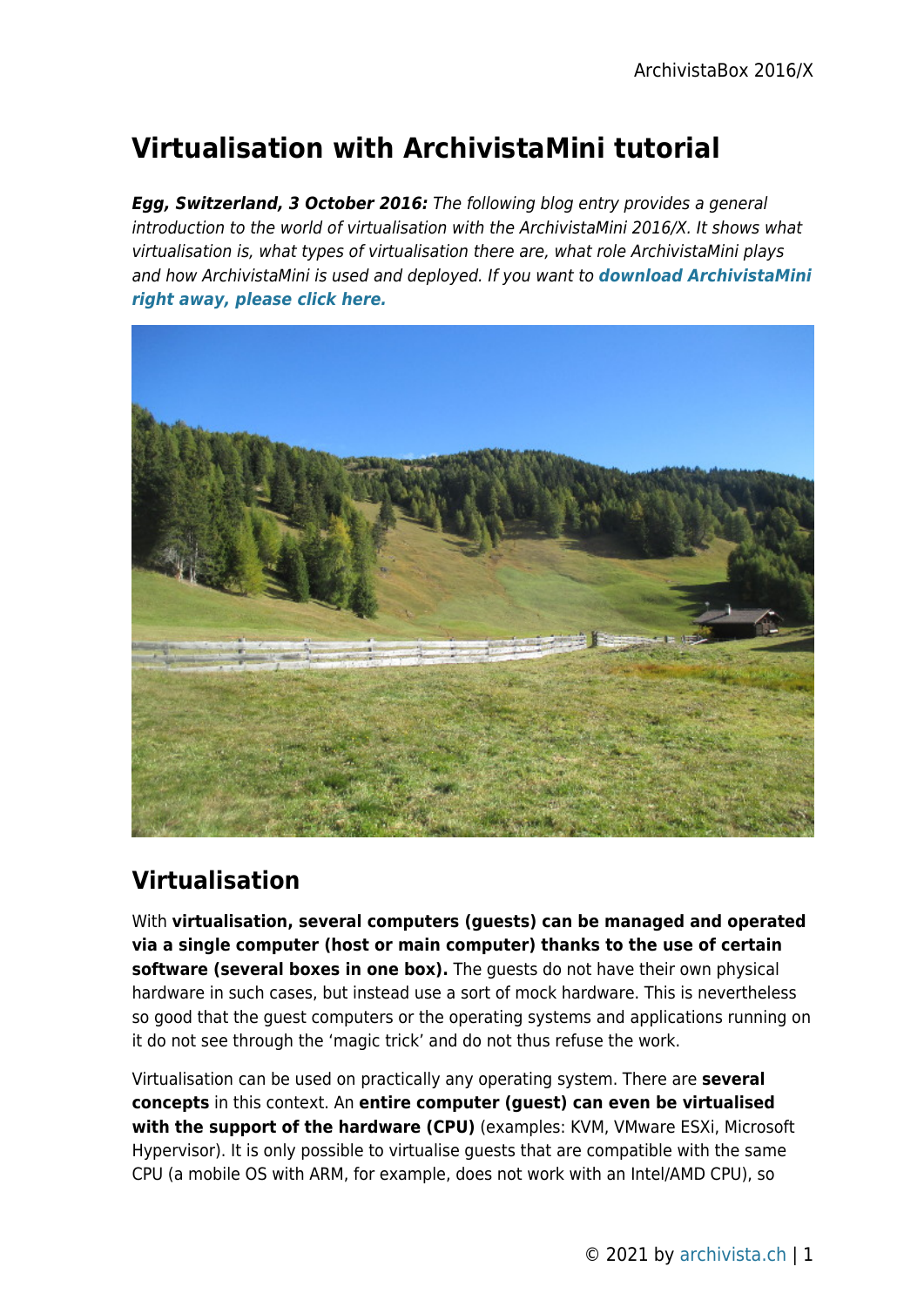execution speed is very good.

The **second type of virtualisation involves the guest being virtualised without help from the CPU** (example: QEMU). This has the advantage that arbitrary computers can run on any hardware, but the disadvantage is lower execution speed.

In the third variant, **guests are merely established using software;** mention is often made here of containers (e.g. LXC). The advantage with this type of virtualisation is that very low resources are required, but this is achieved by the fact that the container guests are not actually isolated from the main computer and that subsequent updates between the computer for the virtualisation and the guests always have to be run synchronously, i.e. the guests cannot each be run with different operating systems.

Virtualisation can basically be carried out on any operating system. However, open source and/or Linux offer a decisive advantage because the operating system can be configured exactly as is required for the virtualisation. This is not possible or is only possible to a very limited extent in the case of the big name VMware and also Hypervisor in the Windows world.

# **KVM and QEMU with ArchivistaMini**

As already mentioned, ArchivistaMini realises virtualisation with KVM, and here it must be added that KVM and QEMU have been delivered in a package for several years. **As KVM operates much faster than QEMU, guests are usually operated with KVM;** QEMU helps if guests that do not even run on the existing hardware are to be used. This is particularly advantageous if operating systems from bygone times (for example, Windows95 or Linux with the kernel 2.4.x) are to be started.

QEMU and KVM can now be installed on practically any computer (even with Windows). At first glance, a separate distribution such as ArchivistaMini does not appear to be necessary for virtualisation. It is/was sufficient to simply access any operating system (e.g. Debian), install the system and then deploy the virtualisation software.

But this is in fact not a particularly trivial task. For example, with the installation of Debian, it takes at least 20 to 30 minutes to get the basic system installed. Even if Linux can still be installed without a graphical interface, the installed instances are anything but small. Of course, one or two GB is no problem with today's on-board equipment, but it isn't exactly elegant. And also with the subsequent installation of qemu, one wonders why a further 200 MB of software is necessary with 'apt-get install qemu':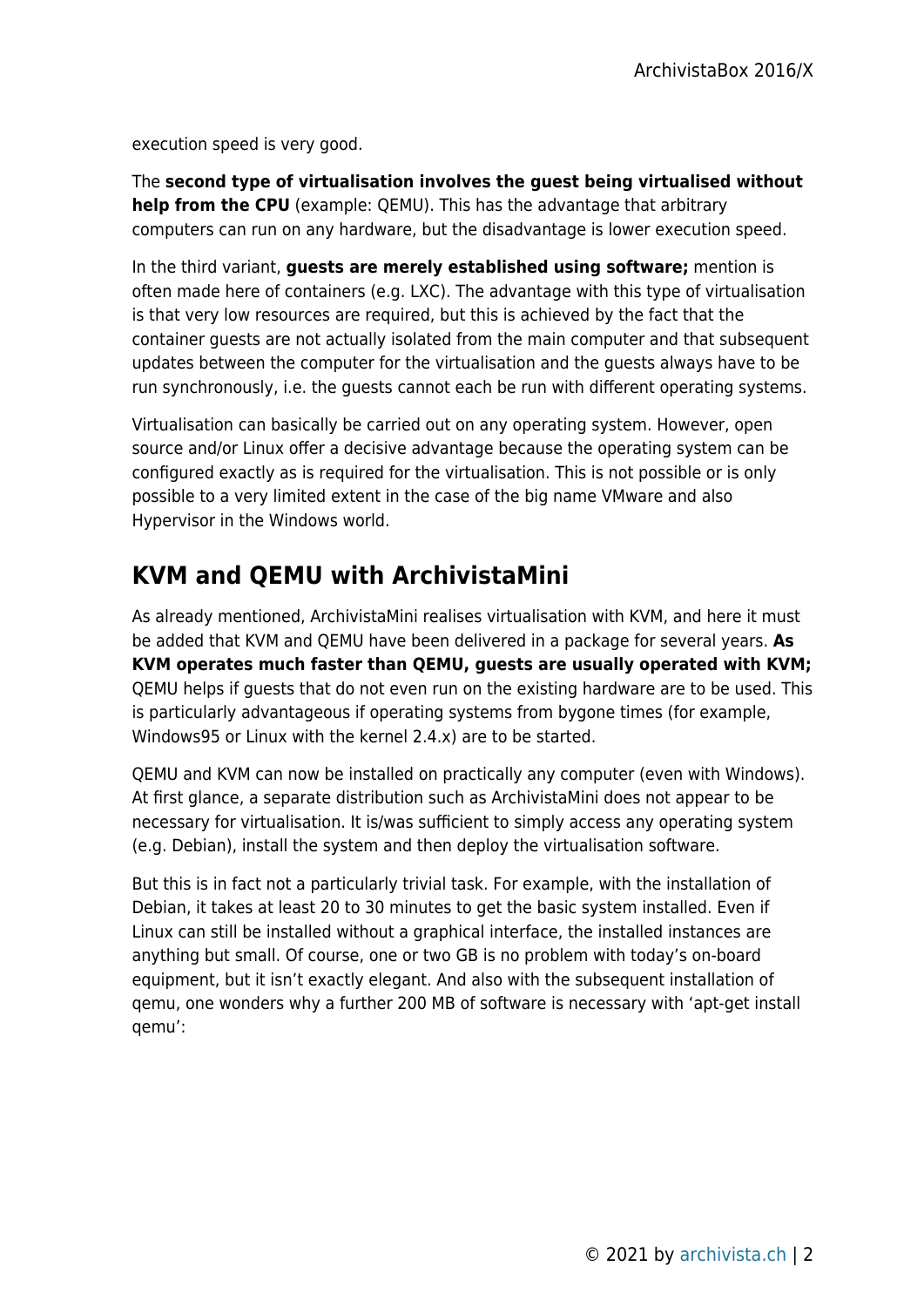| $\blacksquare$ $\mathbf{\tilde{X}}$ archivista@avbox179: $\sim$                                                 |  |
|-----------------------------------------------------------------------------------------------------------------|--|
| Building dependency tree                                                                                        |  |
| Reading state information Done                                                                                  |  |
| The following extra packages will be installed:                                                                 |  |
| ipxe-qemu libbluetooth3 libboost-thread1.55.0 libbrlapi0.6 libfdt1 libiscsi2                                    |  |
| librados2 librbd1 libseccomp2 libspice-server1 libusbredirparser1                                               |  |
| libvdeplug2 libxen-4.4 libxenstore3.0 openbios-ppc openbios-sparc                                               |  |
| openhackware qemu-slof qemu-system qemu-system-arm qemu-system-common                                           |  |
| qemu-system-mips qemu-system-misc qemu-system-ppc qemu-system-sparc                                             |  |
| qemu-system-x86 qemu-user qemu-utils seabios                                                                    |  |
| Suggested packages:                                                                                             |  |
| qemu-user-static vde2 sgabios ovmf debootstrap                                                                  |  |
| Recommended packages:                                                                                           |  |
| gemu-user-binfmt sharutils                                                                                      |  |
| The following NEW packages will be installed:                                                                   |  |
| ipxe-gemu libbluetooth3 libboost-thread1.55.0 libbrlapi0.6 libfdt1 libiscsi2                                    |  |
| librados2 librbd1 libseccomp2 libspice-server1 libusbredirparser1                                               |  |
| libvdeplug2 libxen-4.4 libxenstore3.0 openbios-ppc openbios-sparc                                               |  |
| openhackware qemu qemu-slof qemu-system qemu-system-arm qemu-system-common                                      |  |
| qemu-system-mips qemu-system-misc qemu-system-ppc qemu-system-sparc                                             |  |
| qemu-system-x86 qemu-user qemu-utils seabios<br>0 upgraded, 30 newly installed, 0 to remove and 9 not upgraded. |  |
| Need to get 26.5 MB of archives.                                                                                |  |
| After this operation, 200 MB of additional disk space will be used.                                             |  |
| Do you want to continue? [Y/n]                                                                                  |  |
|                                                                                                                 |  |

Why, for example, libxenstore3.0 and other candidates have to be installed remains incomprehensible. It is not XEN that is to be used, but KVM. However, even if qemu is installed, and guests can be set up, initiating KVM is started on the console with numerous parameters – here an example:

```
/usr/bin/kvm -monitor unix:/var/run/qemu-server/101.mon,server,nowait -
monitor telnet:127.0.0.1:1,server,nowait -display
```

```
vnc=127.0.0.1:-5900,password -pidfile /var/run/qemu-server/101.pid -
daemonize -usbdevice tablet -name test -smp sockets=1,cores=1 -boot c -vga
cirrus -tdf -enable-kvm -k de-ch -drive file=/var/lib/vz/images/101/vm-101-
disk-1.raw,if=ide,index=0,cache=writeback -drive
```

```
file=/var/lib/vz/template/iso/avtest1.iso,if=ide,index=2,media=cdrom,cache=
writeback -m 2048 -net tap,vlan=0,ifname=vmtab101i0,script=/var/lib/qemu-
server/bridge-vlan0 -net
```

```
nic,vlan=0,model=rtl8139,macaddr=EA:BF:94:E3:52:79
```
This instance is now admittedly started, but additional packages are necessary in order to access the guests. A complete X-server as well as VNC are required in order to display a guest's screen. The installation of the X-server and VNC is not at all easy, and takes a lot of time. **Even professionals need half a day or more in order to carry out a manual installation.**

# **ArchivistaMini = 90 MB and just a few minutes**

There are now some graphical (web-based) consoles (GUIs) for KVM and QEMU, which simplify the compilation of an instance, but most of these are not available for general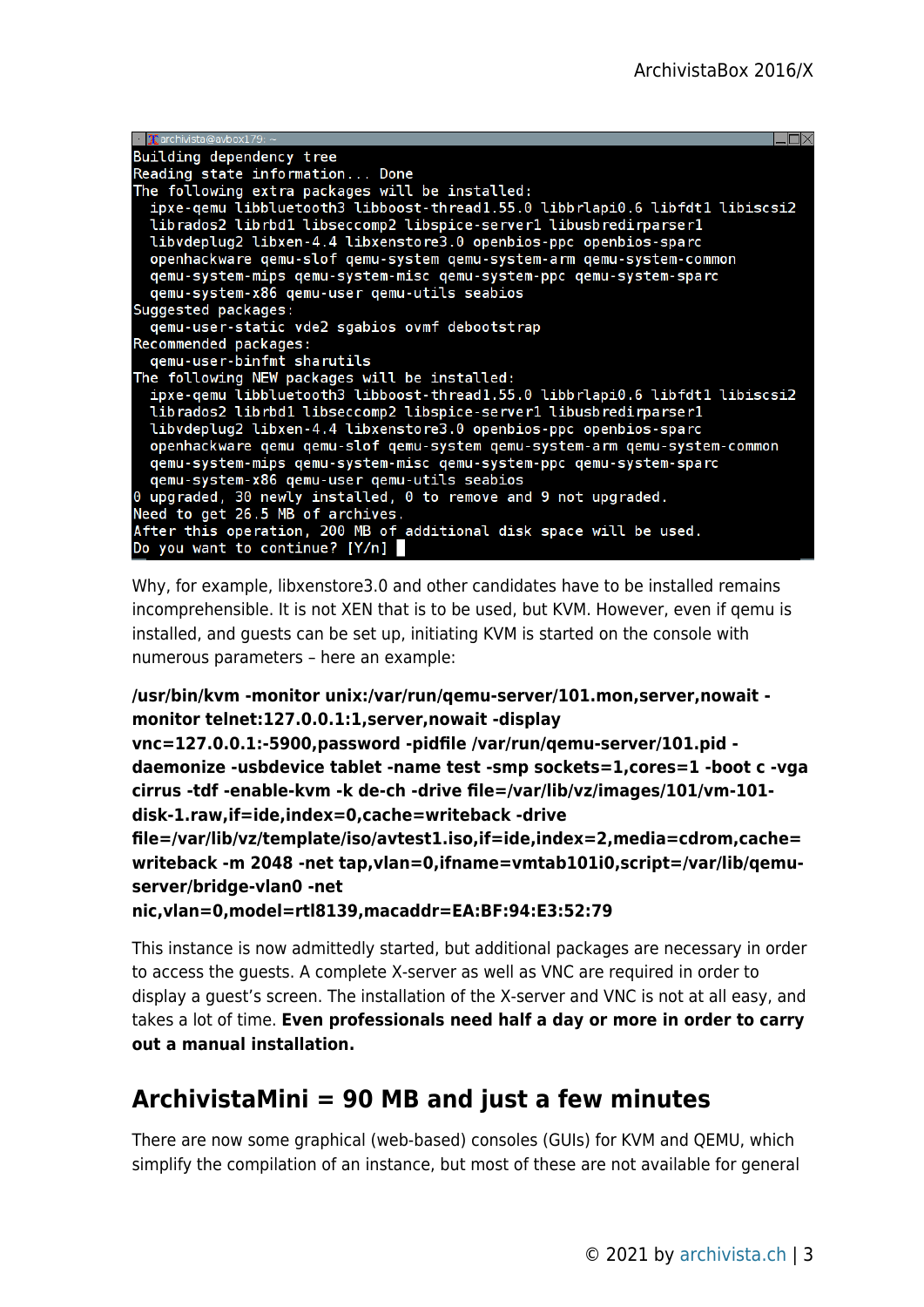use, as a licence fee is payable for almost all the GUIs. Proxmox is a praiseworthy exception, but the **focus of Proxmox is now much more on data centre solutions than on a simple virtualisation solution.** With regard to this, the comments about the announcement of Proxmox 4.2 at **[prolinux.de](http://www.pro-linux.de/news/1/23519/comm/1/show-all-comments.html)** are of interest. Original quote in reply to a question regarding why it is not possible to install Proxmox with the graphical installer on an existing hard disk without destroying it: **"I always make a Debian installation first and then put Proxmox on top of that."** This was then followed by a discussion of about 20 posts in which, for example, there were questions about raid levels and partitioning the basic system. So not exactly straightforward.

ArchivistaMini was forked from Proxmox in 2009 for exactly these reasons, an update using 'apt-get update', 'apt-get upgrade' or 'apt-get dist-upgrade' is and will remain too complex on the console for lay people. The result that has arisen over the years is ArchivistaMini, a mini server for server virtualisation. **With currently 90 MB for the entire operating system (Debian), KVM/QEMU, the necessary web server Apache for managing the consoles and numerous tools, ArchivistaMini is considerably smaller than other virtualisation solutions.**

In contrast to other solutions, **ArchivistaMini is not actually installed, but is just uploaded to the main memory (RAM mode).** If ArchivistaMini finds a blank hard drive when it is started, it will be set up; if it is already set up, it will of course not be 'touched'. The entire process takes no time at all, and the RAM requirement for the installed distribution is less than 300 MB.

# **New developments in ArchivistaMini 2016/X**

Each installation of ArchivistaMini was until now created in a web-based approach via **[shop.archivista.ch.](http://shop.archivista.ch)** It was possible to enter the desired Mac addresses for the network card and the IP parameters for one or two computers in a web form so that ready-made ISO files could be created and retrieved.

| 1 x ArchivistaBox Mini                                       |
|--------------------------------------------------------------|
| Please fill in IP specifications (all fields are mandatory): |
| Mac address: 0a:0b:0c:0d:0e:0f                               |
| IP address: 102.168.0.250                                    |

|                         | IP address: 192.168.0.250 |
|-------------------------|---------------------------|
| Submask:                | 255.255.255.0             |
| Gateway:  192.168.0.2   |                           |
| DNS server: 192.168.0.2 |                           |

Even though the download was completely free of charge, the registration required via the shop sometimes discouraged people from carrying out the download. The installation can now also be carried out without the detour via the webshop. The variant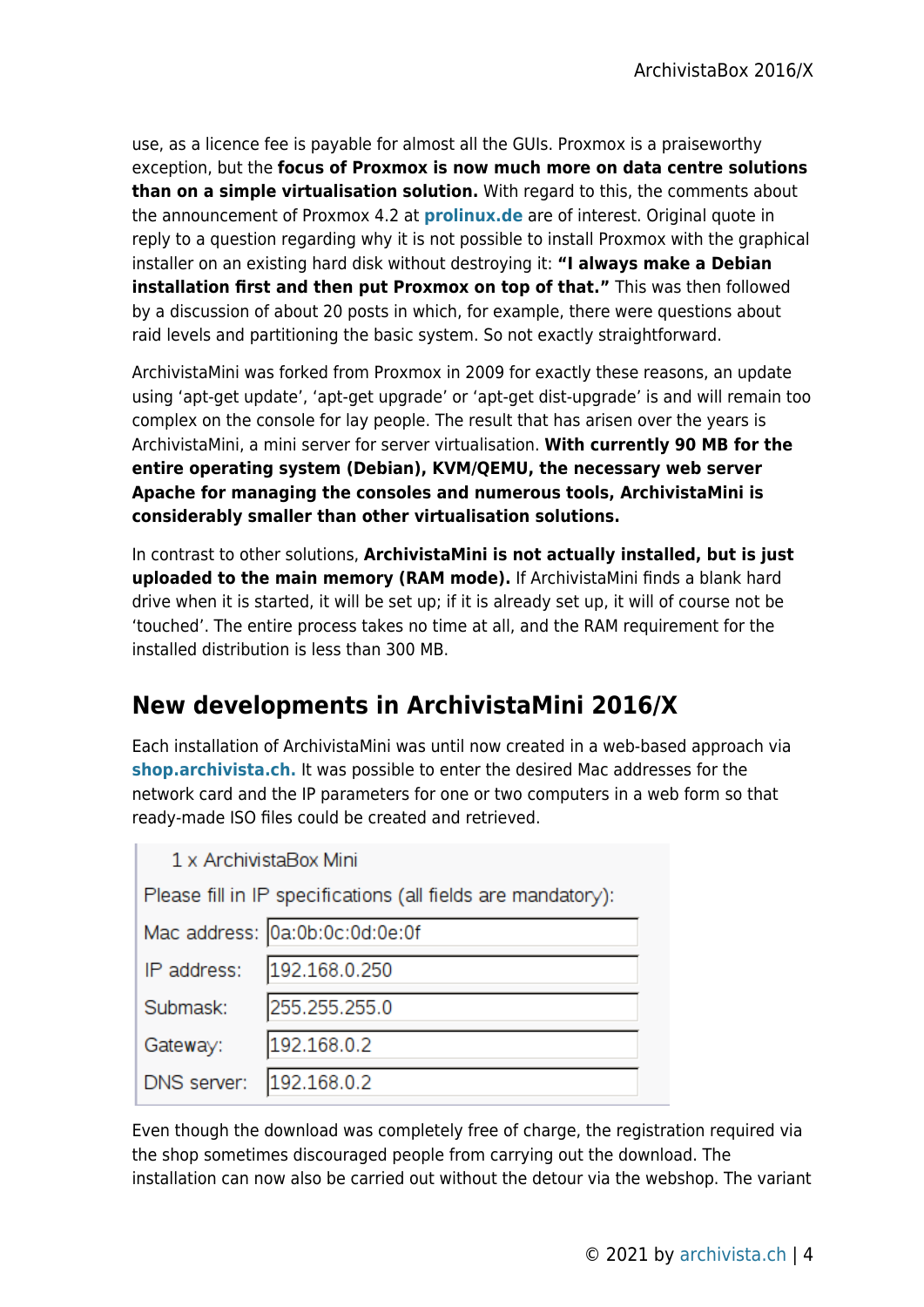via the webshop is still available, the installation of a cluster, for example, cannot be realised more easily than with the web-based approach. Back to 'manual installation'.

# **Starting ArchivistaMini (installation)**

The ISO file can be obtained from **[https://archivista.ch/avmini.iso.](https://archivista.ch/avmini.iso)** For initial tests, ArchivistaMini is usually mostly virtualised itself. For this, the ISO file is simply started, otherwise the ISO file would have to be burned onto a disk or a **[bootable USB stick](https://archivista.ch/cms/en/support-2/community/usb-stick-from-iso-file-windows) [would have to be created \(more on this here\).](https://archivista.ch/cms/en/support-2/community/usb-stick-from-iso-file-windows)** Although this guide contains Windows screenshots, UNetbootin is also available on Linux, Windows and Mac. Alternatively, the ISO file can also be started over the network (PXE). When the **ISO is started, the IP parameters must be set on the first screen.** An example in the most minimal variant:

**ram ip.192.168.0.254**



ArchivistaBox 64Bit - in 100 seconds to a ready to use server infrastructure

Press Return to install ArchivistaBox Environment. ArchivistaMini (build 2016-10-02) - http://www.archivista.ch

boot: ram ip.192.168.0.254

This configuration installs ArchivistaMini with a net mask 255.255.255.0, the gateway 192.168.0.1 and DNS 192.168.0.1. Other configurations can of course be entered as required:

**ram ip.192.168.1.251 submask.255.255.255.0 gw.192.168.1.1 dns.192.168.1.1**

**The installation is started by pressing the Enter key.** The server is ready to work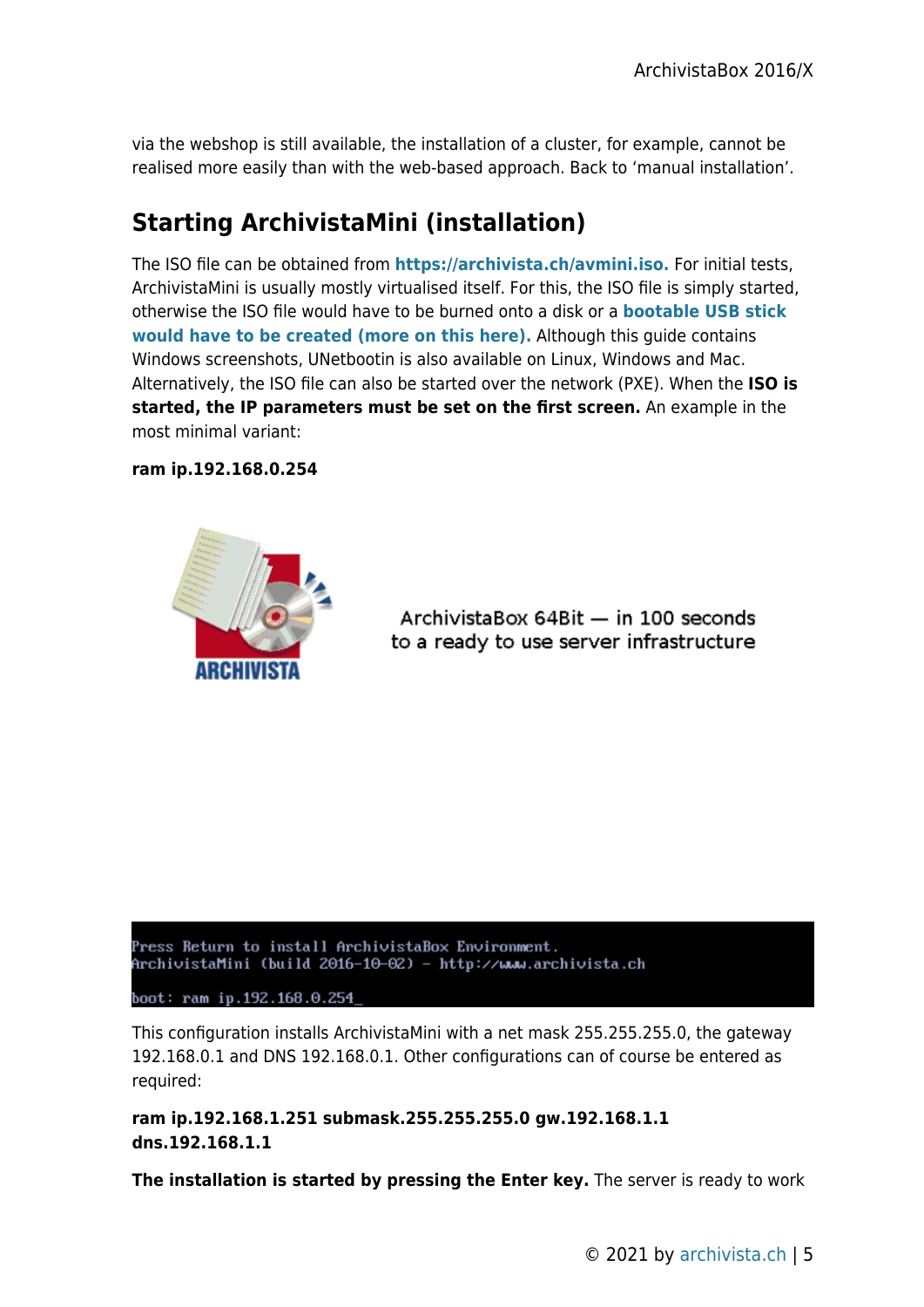on after 40 to 50 seconds. If ArchivistaMini finds an empty hard disk, this is formatted. To suppress the accessing of hard disks, the **'ramonly'** option can also be entered, and ArchivistaMini will then run completely in the main memory. The option **'de'** is specified if the German language is required in ArchivistaMini.

*Note:* If the above options are not entered, ArchivistaMini starts automatically after 10 seconds – without IP parameters the network has to be configured manually. This is not recommended. If the 10 seconds elapse during the first startup, Ctrl+Alt+Del can be used to force a restart, in order to be able to enter the IP parameters as above.

|                                                                                                               | ArchivistaBox Installer (c) v2016-09-14 by Archivista GmbH, www.archivista.ch                            |          |     |
|---------------------------------------------------------------------------------------------------------------|----------------------------------------------------------------------------------------------------------|----------|-----|
| Bcast: 192.168.0.255<br>Mask: 255.255.255.0<br>Gateway: 192.168.0.1<br>DNS: 192.168.0.1<br>Link detected: yes | Inet addr: 192.168.0.254<br>HWaddr: 8e:24:26:e6:c3:d8                                                    |          |     |
|                                                                                                               | Web server https (SSL) enabled<br>Remote access (SSH) active<br>Graphical remote access (UNC) not active |          |     |
|                                                                                                               |                                                                                                          | < EXIT > | 69% |

The following screen appears at the end of the process:

In order to administer guests, the ArchivistaMini server can be accessed online using the IP address **https://192.168.0.254:**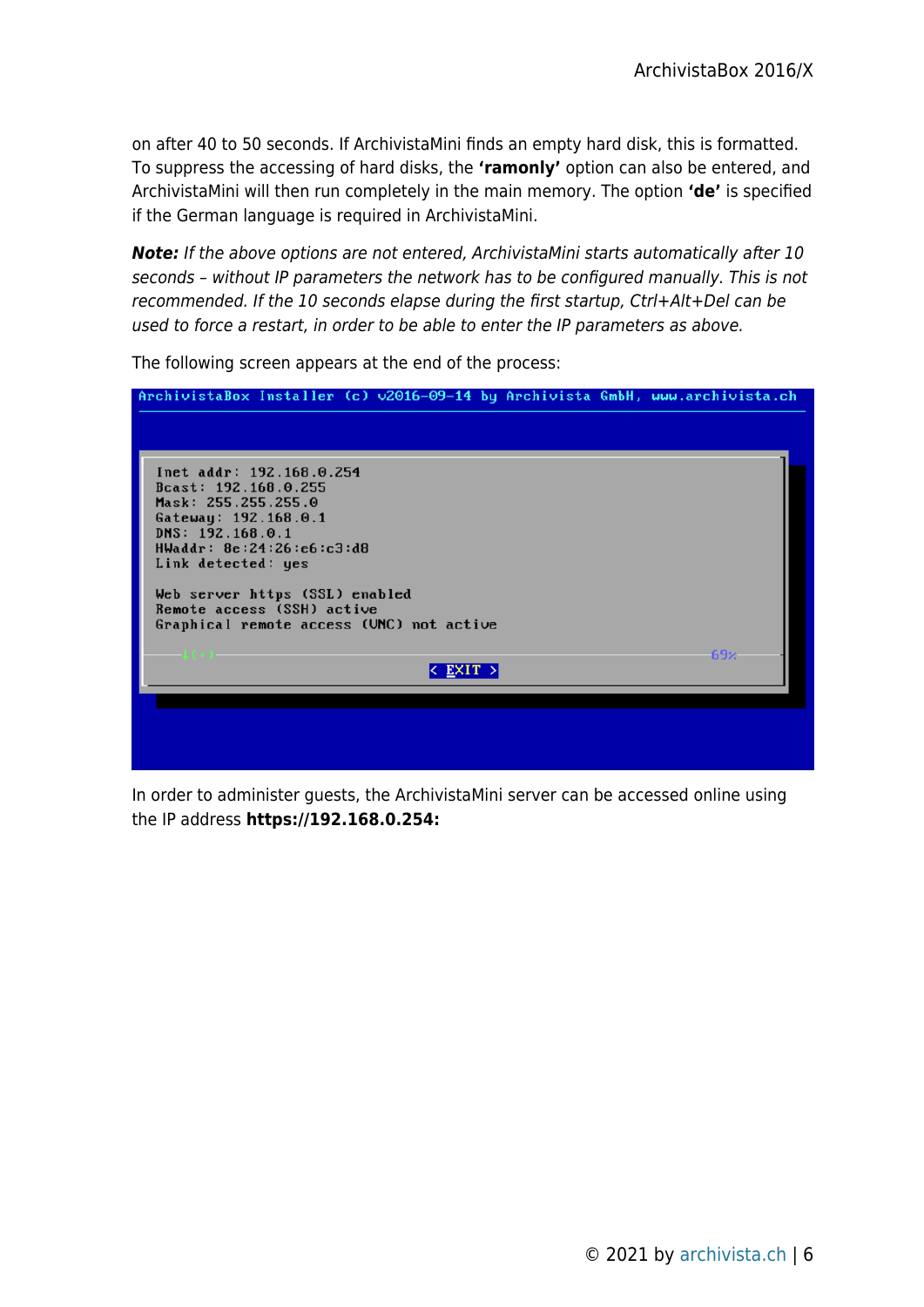| ← $\bullet$ 192.168.0.254/vm/index.pl | Q Search<br>▼ Cl                        | ↓ 俞 | $\equiv$<br>☆<br>自 |
|---------------------------------------|-----------------------------------------|-----|--------------------|
| <b>Manual Handbuch</b>                | ArchivistaVM 2016/X                     |     |                    |
|                                       |                                         |     |                    |
|                                       | Login                                   |     |                    |
|                                       | Username:<br>Password:                  |     |                    |
|                                       | Login<br>ArchivistaVM -- Not licenced - |     |                    |
|                                       | Private use ONLY                        |     |                    |
|                                       |                                         |     |                    |

Logging in is done by entering the **user 'root'** and the **password 'archivista',** and the following interface will then appear:

| Home   Logout                |                                                                      | You are logged in as 'root' (Superuser)<br>ArchivistaVM 2016/X | www.archivista.ch |
|------------------------------|----------------------------------------------------------------------|----------------------------------------------------------------|-------------------|
|                              |                                                                      |                                                                |                   |
| <b>VM Manager</b>            | <b>ArchivistaVM</b>                                                  |                                                                |                   |
| → Virtual Machines           |                                                                      |                                                                |                   |
| Upload ISO files             | Welcome to ArchivistaVM!                                             |                                                                |                   |
|                              |                                                                      |                                                                |                   |
| <b>Configuration</b>         | For more information please visit our homepage at www.archivista.ch. |                                                                |                   |
| $\blacktriangleright$ System | Local System Status ('avbox254')                                     |                                                                | Online            |
| $\rightarrow$ Backup         | Uptime                                                               | 07:18:18 up 00:09, load average: 0.00, 0.02, 0.01              |                   |
| $\bullet$ Users              | CPU(s)                                                               | 2 x QEMU Virtual CPU version 0.15.1                            |                   |
|                              | <b>CPU Utilization</b>                                               | 4.13%                                                          |                   |
| <b>Administration</b>        | IO Delays                                                            | 0.00%                                                          |                   |
| $\blacktriangleright$ Server | Physical Memory (1.96GB/132MB)                                       | 132MB                                                          |                   |
| $\triangle$ Logs             | Swap Space (1003MB/0KB)                                              | OKB                                                            |                   |
| $\bullet$ Cluster            | HD Space root (1.00GB/512MB)                                         | 50.00%                                                         |                   |
|                              | HD Space data (1.00GB/512MB)                                         | 50.00%                                                         |                   |
|                              | <b>Kernel Version</b>                                                | Linux 3.16.37 #1 SMP Sun Oct 2 12:58:22 CEST 2016              |                   |
|                              | Options                                                              |                                                                |                   |

### **Setting up a guest with ArchivistaMini**

An installation medium (ISO file) is required in order to set up a first virtual guest. This is shown here using Alpine-Linux as an example. Please obtain the ISO file from **[alpinelinux.org](http://alpinelinux.org)** for this. This currently bears the name **alpine-3.4.4-x86\_64.iso. 'Upload ISO files'** can be used to upload this file to the ArchivitsaMini server: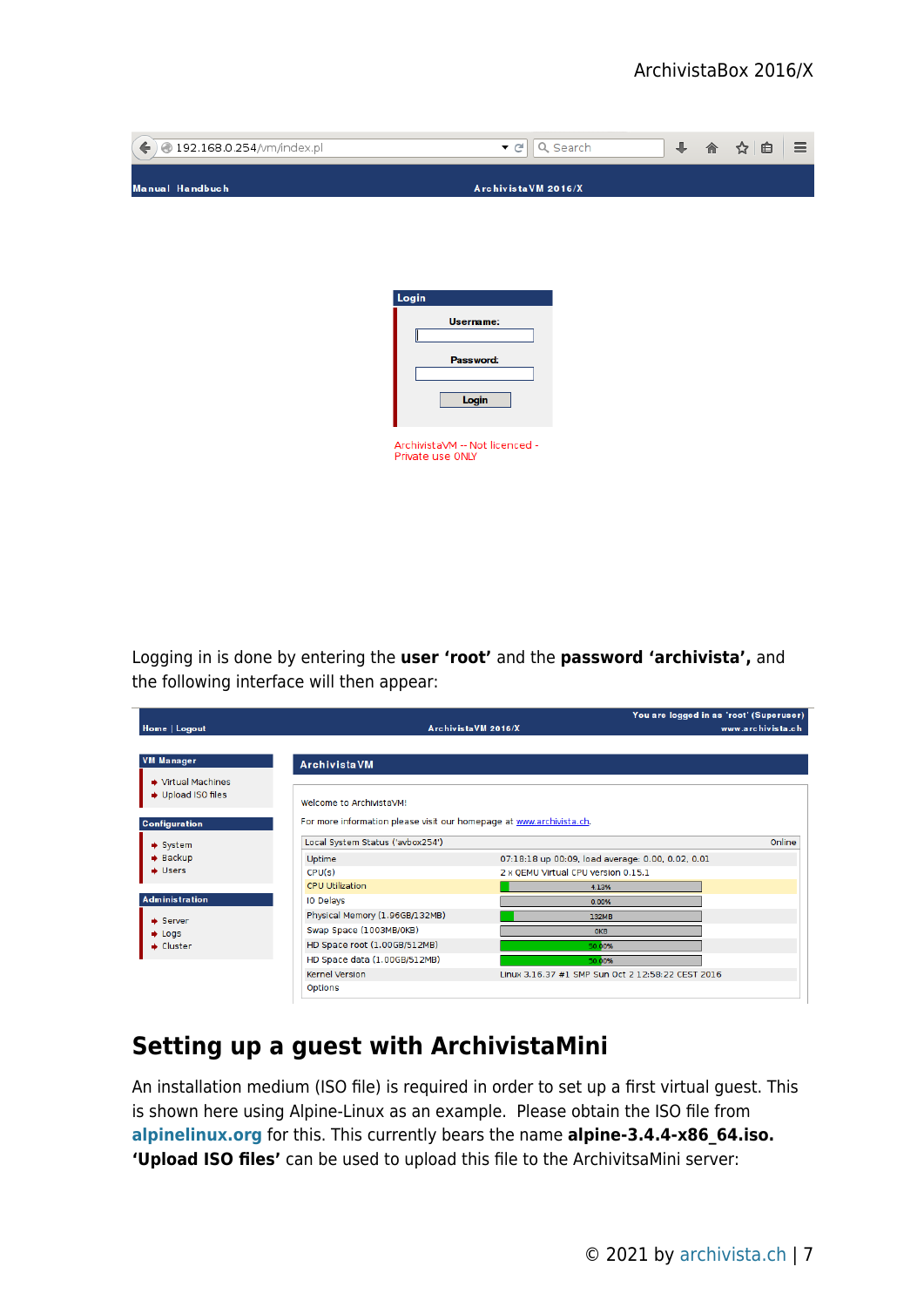| Home   Logout                                                                                | Archivista VM 2016/X                                                                                                              | You are logged in as 'root' (Superuser)<br>www.archivista.ch |
|----------------------------------------------------------------------------------------------|-----------------------------------------------------------------------------------------------------------------------------------|--------------------------------------------------------------|
| <b>VM Manager</b><br>→ Virtual Machines<br>Upload ISO files                                  | ArchivistaVM<br>Local                                                                                                             |                                                              |
| Configuration<br>$\blacktriangleright$ System<br>$\rightarrow$ Backup<br>$\rightarrow$ Users | <b>Upload File</b><br>No file selected.<br>Browse<br>$\Rightarrow$ upload<br>ISO images<br><b>File name</b><br><b>Description</b> |                                                              |
| <b>Administration</b><br>$\blacktriangleright$ Server<br>$\bullet$ Logs<br>$\bullet$ Cluster | ISO Image<br>$\bullet$ alpine-3.4.4-x86_64.iso<br>۰                                                                               |                                                              |

The virtual guest (in this case AlpineLinux) can now be set up. For this, select **'Virtual Machines'** and then **'Create':**

|                                                        |                                               |                   | ArchivistaVM 2016/X                                |                                                      | You are logged in as 'root' (Superuser)<br>www.archivista.ch |
|--------------------------------------------------------|-----------------------------------------------|-------------------|----------------------------------------------------|------------------------------------------------------|--------------------------------------------------------------|
| Home   Logout                                          |                                               |                   |                                                    |                                                      |                                                              |
| <b>VM Manager</b>                                      | <b>ArchivistaVM</b>                           |                   |                                                    |                                                      |                                                              |
| ♦ Virtual Machines<br>♦ Upload ISO files               | List                                          | <b>Create</b>     | <b>Migrate</b>                                     |                                                      |                                                              |
| <b>Configuration</b><br>$\blacktriangleright$ System   | Configuration<br>Type:<br>Installation Media: |                   | Fully virtualized (KVM)<br>alpine-3.4.4-x86 64.iso | $\overline{\phantom{a}}$<br>$\overline{\phantom{a}}$ | <b>VMID: 101</b><br>Cluster Node: avbox254 (192.168.0.254) - |
| $\rightarrow$ Backup<br>$\rightarrow$ Users            | Name:<br>Disk space (GB):                     | alpine<br>32      |                                                    | Start at boot:<br>Disk type: IDE                     | $\Box$<br>$\overline{\phantom{a}}$                           |
| Administration<br>$\bullet$ Server<br>$\triangle$ Logs | Cache:<br>Memory (MB):<br>Guest Type:         | 512<br>Other      | writeback                                          | CPUs (Cores/Socket): 1<br>٠<br>Sockets/Board: 1      | $\overline{\phantom{a}}$<br>Format: raw                      |
| $\bullet$ Cluster                                      | Network<br>Bridge:                            | vmbr <sub>0</sub> | $\vert$                                            | Network Card: rtl8139                                | $\mathbf{r}$                                                 |
|                                                        | $\bullet$ create                              |                   |                                                    |                                                      |                                                              |

At **'Installation Media',** all the available ISO files are displayed **(in this case alpine-3.4.4-x86\_64.iso).** A name ('alpinelinux' in this case) must also be entered. The other parameters, such as main memory, number of CPU cores and the size of the hard disks can also be adjusted. However, the 512 MB are sufficient for this example. The **virtual computer is opened via 'create':**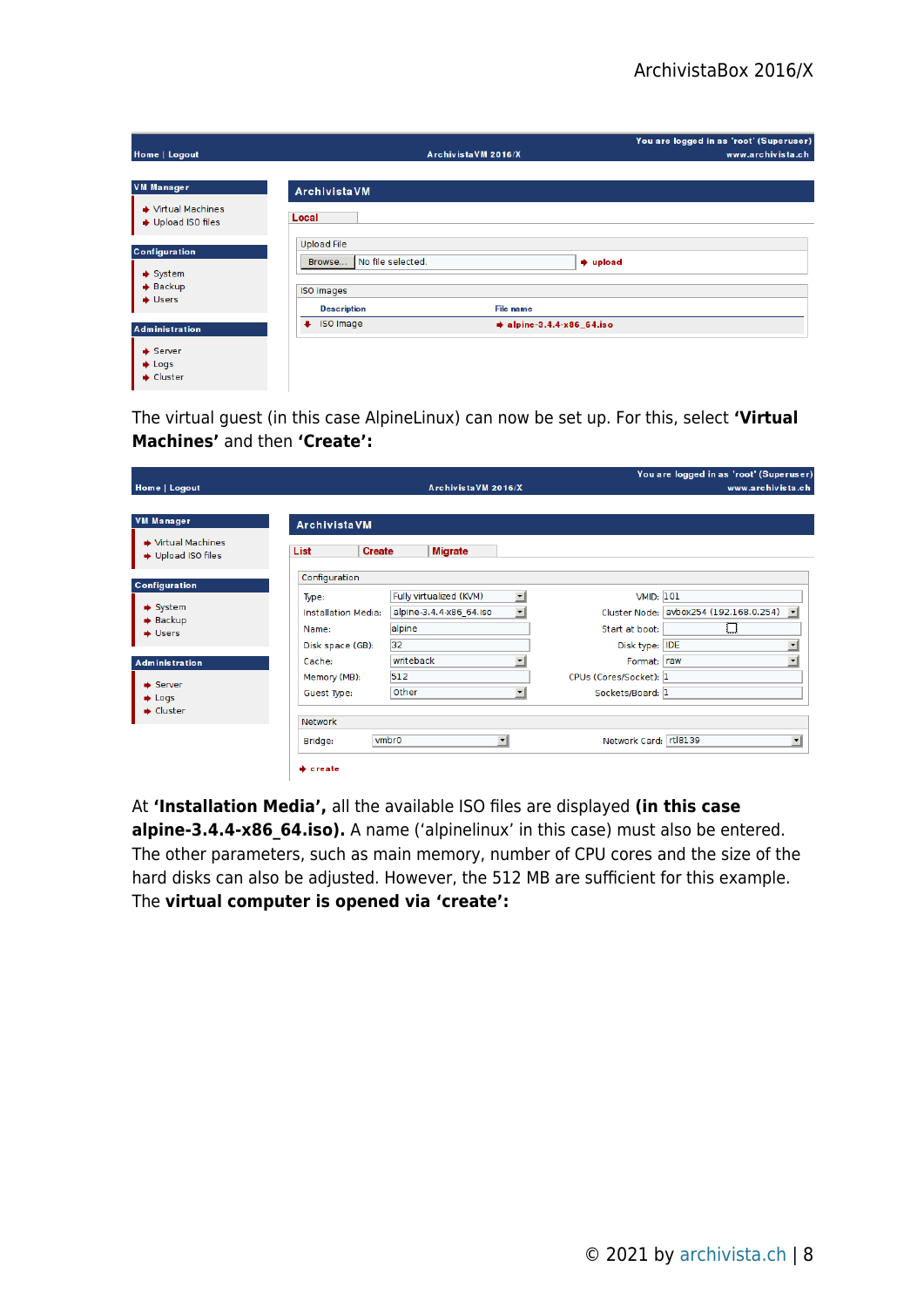| <b>ArchivistaVM</b> |                 |                |                |                        | KVM/Qemu VM 101                                |
|---------------------|-----------------|----------------|----------------|------------------------|------------------------------------------------|
| <b>Status</b>       | <b>Hardware</b> | <b>Options</b> | <b>Monitor</b> |                        |                                                |
| Configuration       |                 |                |                |                        |                                                |
| Name:               | alpine          |                |                | <b>VMID: 101</b>       |                                                |
| Guest Type:         | Other           |                | $\pmb{\cdot}$  |                        | Cluster Node: avbox254 (192.168.0.254)         |
| Memory (MB):        | 512             |                |                | CPUs (Cores/Socket): 1 |                                                |
|                     |                 |                |                | Sockets/Board: 1       |                                                |
|                     |                 |                |                | Start at boot:         | г                                              |
| Notes:              |                 |                |                |                        |                                                |
| save                |                 |                |                |                        |                                                |
| <b>Status</b>       |                 |                |                |                        |                                                |
| Status:             |                 | running        |                | Reset                  | Shutdown<br>Stop<br>Remove<br>Uptime: 00:00:38 |
|                     |                 |                |                |                        | Open virtual screen (VNC)                      |

To start the virtual guest, click the **'Start'** button. After this, the screen of the virtual machine can be opened with **'Open virtual screen (VNC)':**

| Booting from DVD/CD<br>ISOLINUX 6.03 2014-10-06 ETCD Copyright (C) 1994-2014 H. Peter Anvin et al<br>boot :<br>OpenRC 0.21.d6c52bd is starting up Linux $4.4.22 - 0$ -grsec (x86.64)<br>* /proc is already mounted<br>$*$ Mounting $\gamma$ run<br>* /run/openrc: creating directory<br>* /run/lock: creating directory<br>* /run/lock: correcting owner<br>$\ast$ Caching service dependencies<br>$[$ ok $]$<br>$\star$ Remounting deutmpfs on $\angle$ deu<br>$[$ ok $]$<br>$*$ Mounting /dev/mqueue<br>$[$ ok $]$<br>$*$ Mounting security filesystem<br>$[$ ok $]$<br>* Mounting persistent storage (pstore) filesystem<br>$[$ ok $]$<br>$*$ Mounting cgroup filesystem<br>$[$ ok $]$<br>* Mounting modloop /media/cdrom/boot/modloop-grsec<br>$[$ ok $]$<br>$[$ ok $]$<br>$\star$ Starting busybox mdev<br>* Loading hardware drivers<br>$[$ ok $]$<br>$\star$ Loading modules<br>$[$ ok $]$<br>$\star$ Setting system clock using the hardware clock [UTC]<br>$[$ ok $]$<br>$\ast$ Checking local filesystems<br>$[$ ok $]$<br>* Remounting filesystems<br>$[$ ok $]$<br>* Mounting local filesystems<br>$[$ ok $]$<br>* Configuring kernel parameters<br>$[$ ok $]$<br>* Migrating /var/lock to /run/lock<br>$[$ ok $]$<br>* Migrating /var/run to /run<br>$[$ ok $]$<br>* Creating user login records<br>$[$ ok $]$<br>$*$ Wiping /tmp directory<br>$[$ ok $]$<br>$\ast$ Setting hostname<br>$[$ ok $]$<br>* Starting busybox klogd<br>$[$ ok $]$<br>$\ast$ Starting busybox syslog<br>$[$ ok $]$<br>Welcome to Alpine Linux 3.4<br>Kernel 4.4.22-0-grsec on an x86_64 (/deu/tty1)<br>localhost login: | Boot failed: could not read the boot disk |  |  |  |  |
|----------------------------------------------------------------------------------------------------------------------------------------------------------------------------------------------------------------------------------------------------------------------------------------------------------------------------------------------------------------------------------------------------------------------------------------------------------------------------------------------------------------------------------------------------------------------------------------------------------------------------------------------------------------------------------------------------------------------------------------------------------------------------------------------------------------------------------------------------------------------------------------------------------------------------------------------------------------------------------------------------------------------------------------------------------------------------------------------------------------------------------------------------------------------------------------------------------------------------------------------------------------------------------------------------------------------------------------------------------------------------------------------------------------------------------------------------------------------------------------------------------------------------------------------------------------------------------------------------------------|-------------------------------------------|--|--|--|--|
|                                                                                                                                                                                                                                                                                                                                                                                                                                                                                                                                                                                                                                                                                                                                                                                                                                                                                                                                                                                                                                                                                                                                                                                                                                                                                                                                                                                                                                                                                                                                                                                                                |                                           |  |  |  |  |
|                                                                                                                                                                                                                                                                                                                                                                                                                                                                                                                                                                                                                                                                                                                                                                                                                                                                                                                                                                                                                                                                                                                                                                                                                                                                                                                                                                                                                                                                                                                                                                                                                |                                           |  |  |  |  |
|                                                                                                                                                                                                                                                                                                                                                                                                                                                                                                                                                                                                                                                                                                                                                                                                                                                                                                                                                                                                                                                                                                                                                                                                                                                                                                                                                                                                                                                                                                                                                                                                                |                                           |  |  |  |  |
|                                                                                                                                                                                                                                                                                                                                                                                                                                                                                                                                                                                                                                                                                                                                                                                                                                                                                                                                                                                                                                                                                                                                                                                                                                                                                                                                                                                                                                                                                                                                                                                                                |                                           |  |  |  |  |
|                                                                                                                                                                                                                                                                                                                                                                                                                                                                                                                                                                                                                                                                                                                                                                                                                                                                                                                                                                                                                                                                                                                                                                                                                                                                                                                                                                                                                                                                                                                                                                                                                |                                           |  |  |  |  |

Regarding installation of the guest (in this case AlpineLinux), the guest's documentation must be consulted.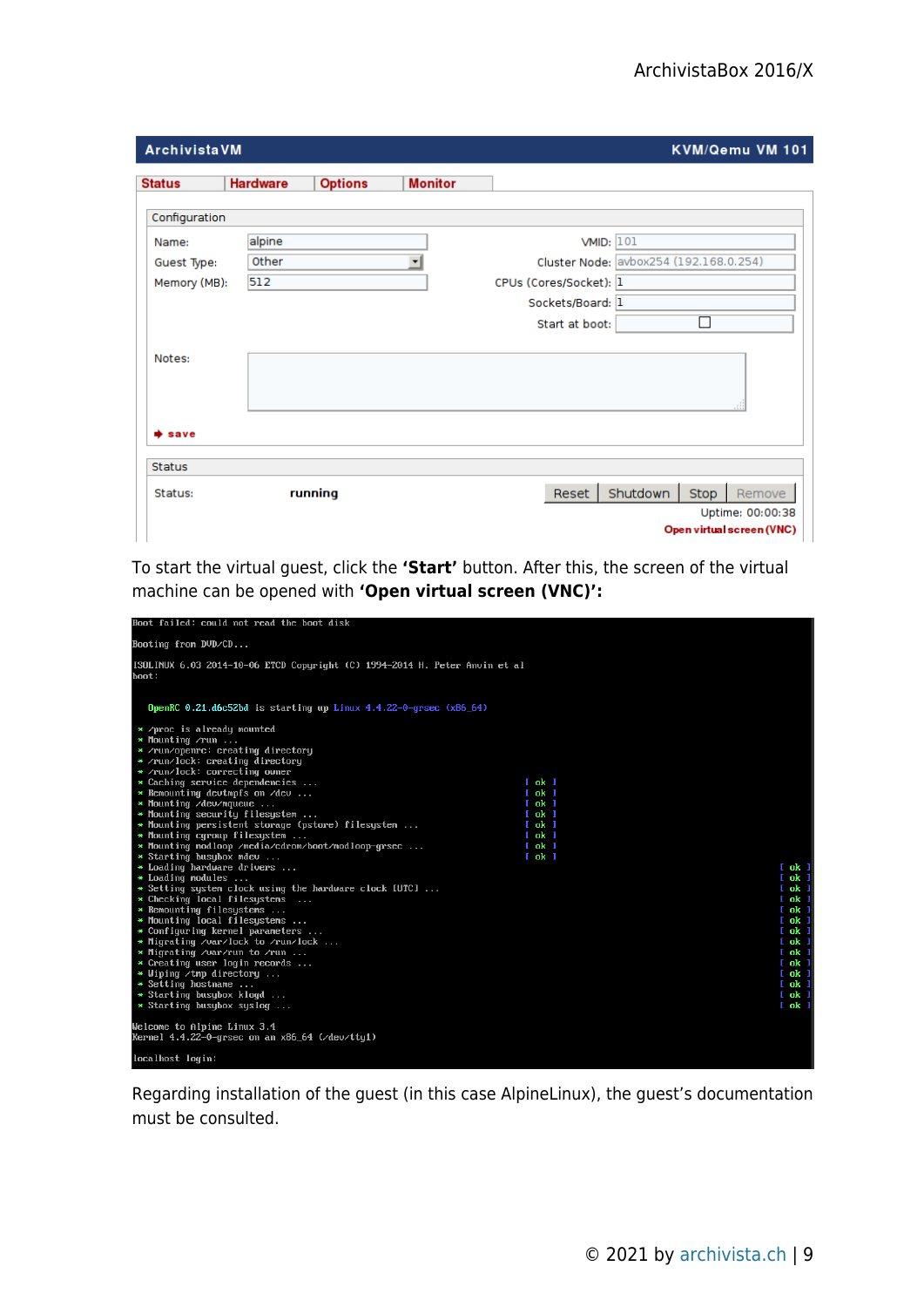### **Administering guests on the console with ArchivistaMini**

Guests can be managed with ArchivistaMini not only with the graphical web interface but also on the console. There are two possibilities in this regard. Either the 'EXIT' button is pressed on the start screen of ArchivistaMini, in order to work locally with the console, or access is achieved with ssh (in this case 'ssh 192.168.0.254'). The most important commands, all of which can be queried with 'qm info', are listed below:

#### **root@avbox254:~# qm info qm <command> <vmid> [OPTIONS]** qm [create|set] <vmid>  **–memory <MBYTES> memory in MB (64 – 8192) –smp <N> set number of CPUs (Cores) to <N> –sockets <N> set number of Sockets/Board to <N> –ostype NAME specify OS type –onboot [yes|no] start at boot –keyboard XX set vnc keyboard layout –cpuunits <num> CPU weight for a VM –name <text> set a name for the VM –description <text> set VM description –boot [a|c|d|n] specify boot order –bootdisk <disk> enable booting from <disk> –acpi (yes|no) enable/disable ACPI –kvm (yes|no) enable/disable KVM –tdf (yes|no) enable/disable time drift fix –localtime (yes|no) set the RTC to local time –vga (gd5446|vesa) specify VGA type –vlan[0-9u] MODEL=XX:XX:XX:XX:XX:XX[,MODEL=YY:YY:YY:YY:YY:YY] –ide<N> [file=]file,][,media=d] [,cyls=c,heads=h,secs=s[,trans=t]] [,snapshot=on|off][,cache=on|off][,format=f] –ide<N> <GBYTES> create new disk –format <format> qcow|raw => type of disk format –cache <cache> writeback|writethrough|none –ide<N> delete delete disk –cdrom <file> is an alias for –ide2**

**<file>,media=cdrom**

```
 –scsi<N> [file=]file,][,media=d]
             [,cyls=c,heads=h,secs=s[,trans=t]]
             [,snapshot=on|off][,cache=on|off][,format=f]
 –scsi<N> <GBYTES> create new disk
```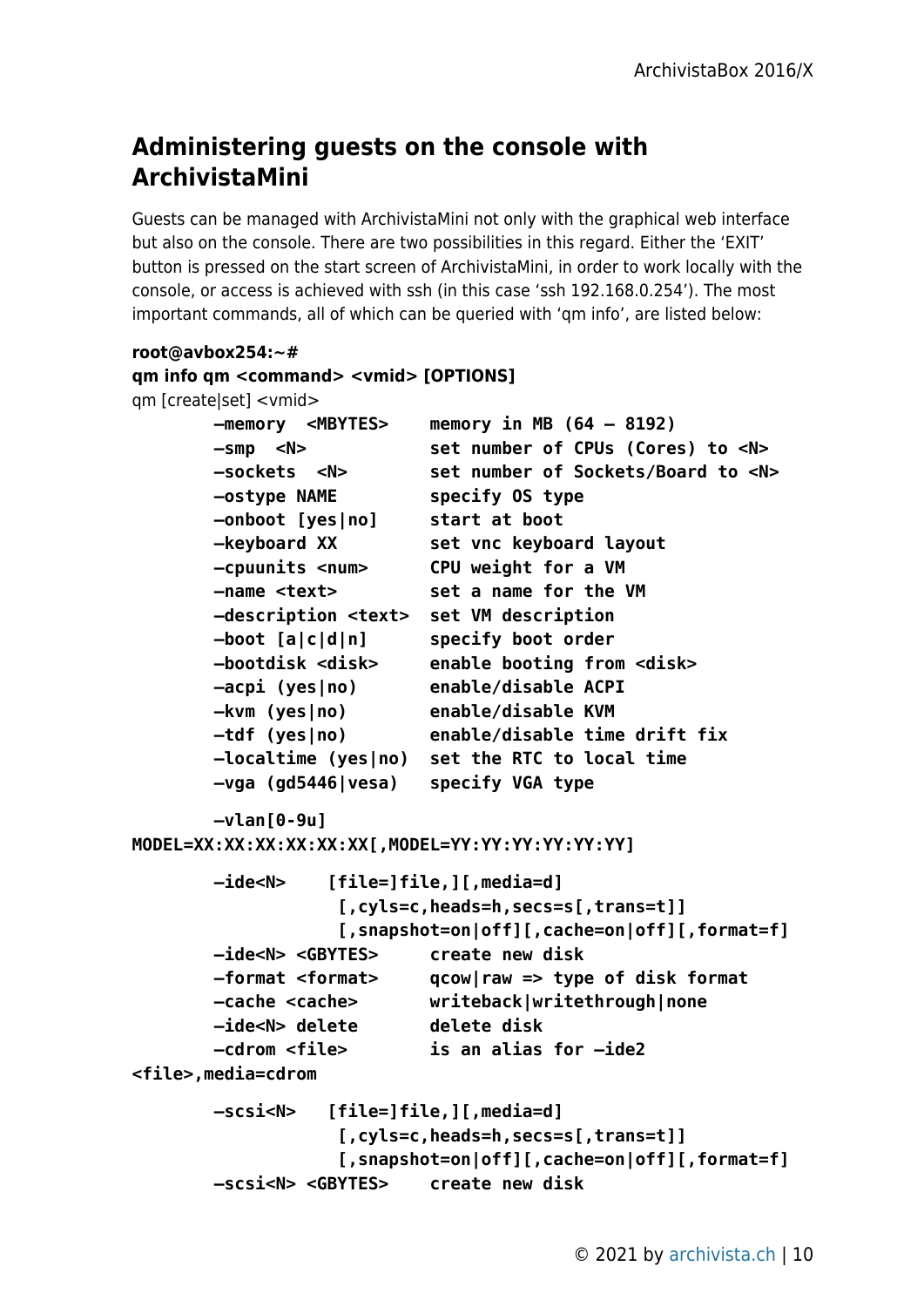```
 –scsi<N> delete delete disk
 –virtio<N> [file=]file,][,media=d]
             [,cyls=c,heads=h,secs=s[,trans=t]]
             [,snapshot=on|off][,cache=on|off][,format=f]
 –virtio<N> <GBYTES> create new disk
 –virtio<N> delete delete disk
```

| qm monitor <vmid></vmid>     | connect to vm control monitor                                                                        |
|------------------------------|------------------------------------------------------------------------------------------------------|
| qm start <vmid></vmid>       | start vm                                                                                             |
| qm shutdown <vmid></vmid>    | gracefully stop vm (send poweroff)                                                                   |
| qm wait <vmid> [time]</vmid> | wait until vm is stopped                                                                             |
| qm stop <vmid></vmid>        | kill vm (immediate stop)                                                                             |
| qm reset <vmid></vmid>       | reset vm (stop, start)                                                                               |
| qm suspend <vmid></vmid>     | suspend vm                                                                                           |
| qm resume <vmid></vmid>      | resume vm                                                                                            |
| qm cad <vmid></vmid>         | sendkey ctrl-alt-delete                                                                              |
| qm destroy <vmid></vmid>     | destroy vm (delete all files)                                                                        |
| qm status <vmid></vmid>      | shows the container status                                                                           |
|                              | qm cdrom <vmid> [] <path> set cdrom path. <device by<="" ide2="" is="" td=""></device></path></vmid> |

**default>**

**qm cdrom <vmid> [] eject eject cdrom**

```
qm unlink <vmid> <file> delete unused disk images
qm vncproxy <vmid> <ticket> open vnc proxy
qm vnc <vmid> start (X11) vncviewer (experimental)
qm showcmd <vmid> show command line (debug info)
qm list contract all virtual machines
qm startall start all virtual machines (when onboot=1)
qm stopall [timeout] stop all virtual machines (default timeout
```

```
is 3 minutes)
```
Working with the console is of course voluntary, as all the commands can also be realised via the web interface. The most important console commands are shown briefly here using the instance 101 of AlpineLinux that has been created as an example. A guest is started with **qm start 101,** and abruptly stopped with **qm stop 101; qm list** can be used to query the condition of all the quests:

| <b>VMID NAME</b> | <b>STATUS</b> | MEM(MB) |
|------------------|---------------|---------|
| BOOTDISK(GB) PID |               |         |
| 101 alpine       | running       | 512     |
| 32.00 2486       |               |         |

In this case we only have the guest 'alpine', but if there were additional virtual guests these would be listed in a table. Finally, it should be noted here that the virtual guests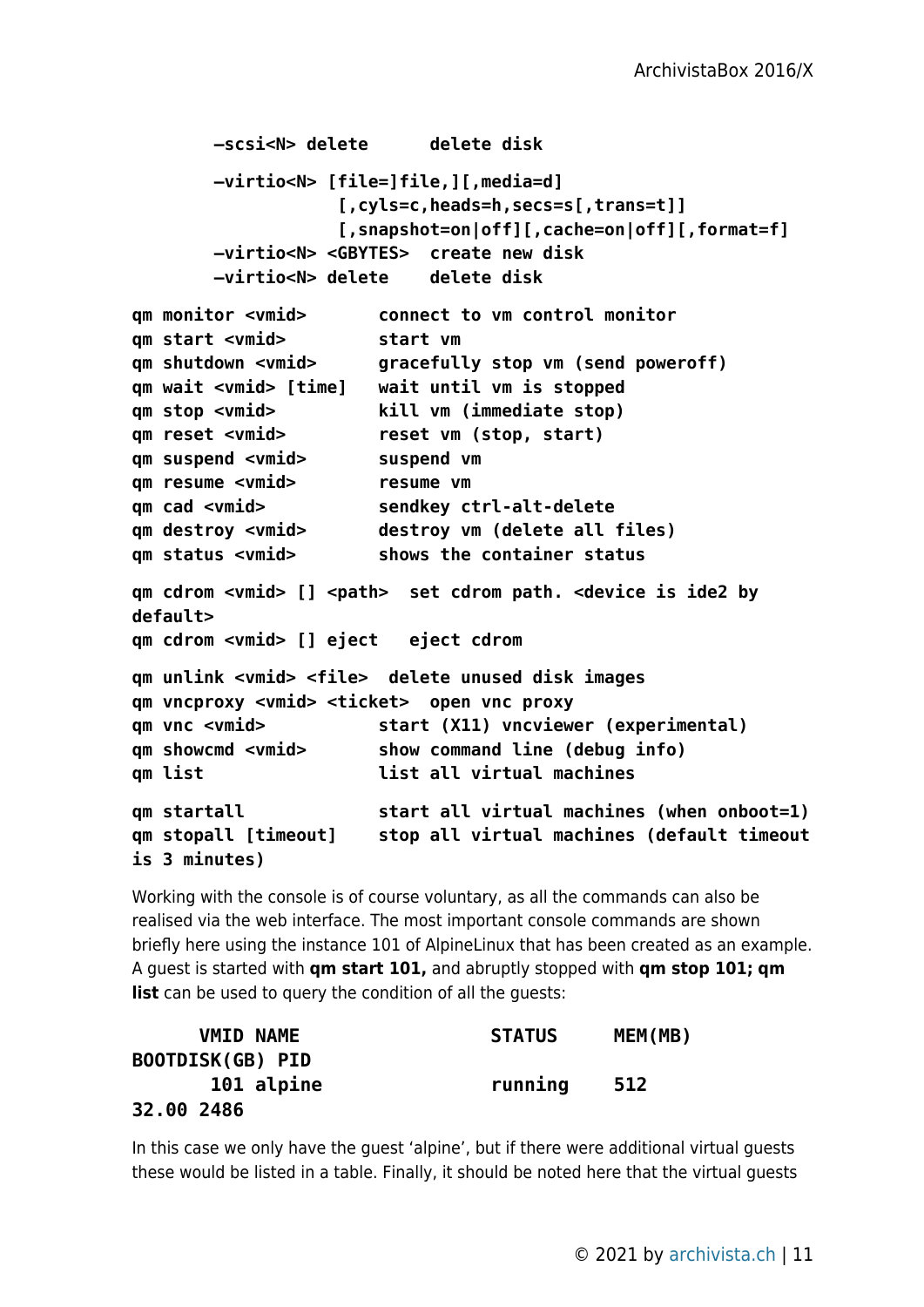are located at /var/lib/vz/images and the basic data about the guests is stored in a configuration file at /etc/qemu-server. The AlpineLinux guest in this example can be viewed using cat/etc/qemu-server/101.conf:

```
ide0: vm-101-disk.raw,cache=writeback
smp: 1
memory: 512
format: raw
ostype: other
sockets: 1
ide2: alpine-3.4.4-x86_64.iso,media=cdrom,cache=writeback
vlan0: rtl8139=4A:FF:30:BE:33:5D
bootdisk: ide0
name: alpine
cache: writeback
```
Compared to the native QEMU/KVM format, the ArchivistaMini format is very simple, the basic data about the guest is basically self-explanatory.

# **Defining parameter data permanently**

ArchivistaMini runs completely in the main memory (RAM). If the computer is switched off, the IP parameters are thus 'lost', i.e. they have to be re-entered when ArchivistaMini is started. In order to store these permanently, the file 'isolinux.cfg' (at startup from ISO/CD) and/or 'syslinux.cfg' (USB stick/hard disk) within the ISO file can be supplemented with the previously entered parameters, in order to keep the process permanently available. An entry similar to the first start would look like this, for example (excerpt from isolinux.cfg):

```
label ram
kernel vmlinuz
APPEND initrd=initrd.img insmod progress loglevel=0 edd=off
pci=nocrs auto ip.192.168.0.254 ramdisk_size=81920
```
The information in red is to be added to 'isolinux.cfg' or 'syslinux.cfg'. It could certainly be said that adapting the ISO file is not easy for lay people, but for this case the above described free variant is expressly available at

shop.archivista.ch/oscommunity/catalog/advanced search result.php?keywords=mini.

Note: Upon starting, ArchivistaMini can basically be configured as desired. Further information is available at

**[http://www.archivista.ch/de/media/archivistavm-linuxday2012.pdf \(only in](http://www.archivista.ch/de/media/archivistavm-linuxday2012.pdf) [German\).](http://www.archivista.ch/de/media/archivistavm-linuxday2012.pdf)** A detailed description of ArchivistaMini (including the establishment of a DRBD cluster) is provided there. This is also recommended reading **<https://archivista.ch/cms/en/news/year-2011/archivistaram-amp-archivistausb>**

**[.](https://archivista.ch/cms/en/news/year-2011/archivistaram-amp-archivistausb)** Although the blog entry is from 2011, it provides a very good description of the